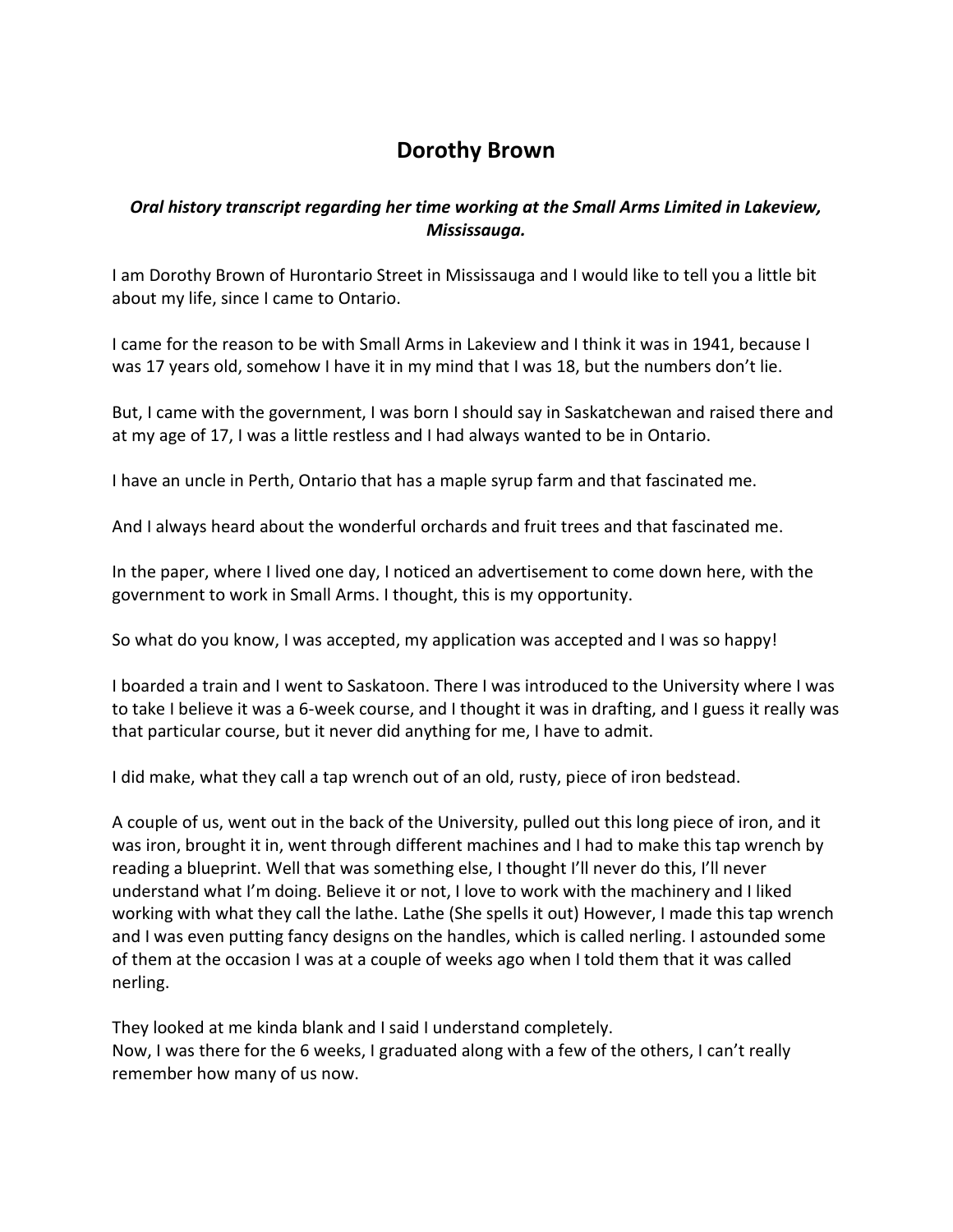We came down to Ontario on the train, had a ball, absolute ball, took a couple of days of course.

And I was introduced to the dormitory for the girls, which was directly across the road of Lakeshore, from the building where I worked.

It was a magnificent building. It was out of this world. Beautiful blonde hardwood floors. Oh it was just like a dance floor, and the rooms were not anything spectacular, I have to admit, but they were adequate.

We didn't have dressers and chest of drawers and things like that, we had sort of a closet and shelves and that's what we made do with.

We had, what I would call, cot to sleep in, no fancy beds, bud comfortable, everything's clean, even our floors in our dormitory were hardwood, blonde, blonde hardwood, I loved it.

Now we didn't have curtains on the windows or anything, we just had blinds, it was war time, I mean we weren't there for to enjoy the beautiful things. We did enjoy the beautiful things, and that was other places in the building, outside, the building outside, oh the grounds were scrumptious. They were just gorgeous. You know we would go on picnics, on our lunch hour, and go and sit out on these picnic tables in the green green grass and the shrubs. It was so nice. I have good memories, I don't have any bad memories whatsoever.

And um, in the building, where I worked was the front building. Building 12 I believe you call it. That was the one, the dormitories here, Lakeshore's here, there's Building 12.

Now I worked on the main level, and I have vague memories, I may get a little confused, I'll try not to. To go to my department, we all had names of departments but, you'll have to excuse me I have no idea of the name of it anymore. And I went in, on the right, was my department, then there was /// it was like chicken wire, and I'll tell you it was like link fencing, and it was partitioned right up to the ceiling, you could see through of course and that was a department that was a no no to everybody, completely no no, to this day I have no idea what was made in there. Big machines, all men, no women. And I would say there were probably about 10 men on a shift in there, but you didn't go near there. You could wave to them when you went in, but you didn't speak to them. Now, I don't know. Anyways.

I'm in this department, and the assembly lines are like this. At the end of my assembly line, which contained electric drills, big big ones, and the women, all women, run those. They never sat, they stood, constantly, 8 hour shifts, they stood there and used these electric drills. As the components came off, the assembly line, there was a bench, I, and a couple of other inspectors were sitting there. We took those components and our job, was to gage them to the proper specifications. Now if there was the least little thing off centre, it was disgarded, after all you know why so it may look sometimes that there's a lot being discarded a little burr of metal can do damage to one of those guns.

We had the sten guns, and the Lee Enfield. Mainly the sten guns we worked on.

So um, we just sat there used different gages for different things and checked everything, had to be exactly to the point and I am sorry but I never ever made a mistake and I'm sure the other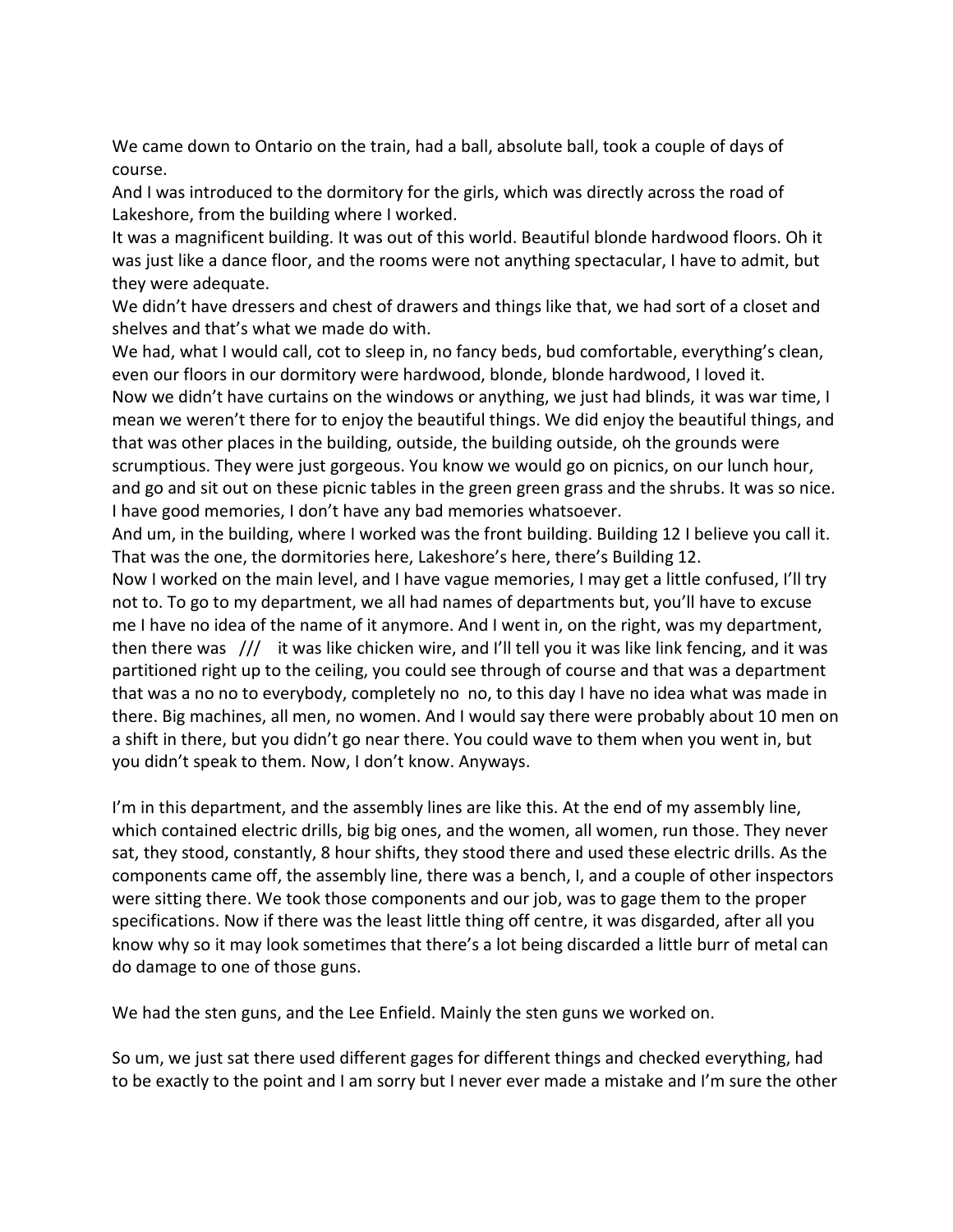two girls on the other side were just as good, because we knew there was a life in our hands and it was up to us to save that life. So that's why we were so particular in everything.

It was a job that we were proud of, I was proud of, very proud of.

I stayed in that.

I got there in 1941 and I left later in 1943.

Now the reason, I left, how can I express it, I had a yearning, and a feeling, that sometime this is going to be over, all these thousands of people are going to be out of jobs, including me. I'm only down here in Ontario, on my own, what am I going to do, if I don't have a job, if the war is over. So I decided no, I'm going to get, I wanted to stay here that's why, and I thought okay, I've done my part, now I'm going to look for a proper job in the city, in Toronto, so that I'm going to be stable. And that's what I did. That's where I lived. Not for any other reason. I just felt, there's going to be an end to this, one day.

I lived in New Toronto, and I lived on  $14<sup>th</sup>$  Street and Lakeshore, right on the Lakeshore at  $14<sup>th</sup>$ Street. I rented, had board and room with a lady that was a widow and I stayed there for quite awhile, and then in February 1945, low and behold I met a man and got married. Unfortunately, after a number of years, that broke up. Now I had 2 children, and then, let me see, I have to stop and think and make sure I don't mix these things up! In 1964, my divorce came through and I had been separated for quite a number of years before that, I met this gentleman from the RAF who was a Dubliner, but was in the Royal Airforce in Blackpool, England and then I got married again in September 1965, and I then went back to work after having my children and everything all those years, I went to work for a law firm, and I stayed actually at that law firm for 40 years. Same law firm, we did amalgamate, the last few years with a larger firm. You can imagine going from a small firm that I managed, I was in accounting, and I did all the book work. You can imagine 3 or 4 lawyers, a law clerk going from there to a large firm with 45 lawyers. But it was a good experience.

Yes the Small Arms, was great, for me, I guess it was a great opening of a new world.

Yeah we had classes.

And um, the main thing was, um just as I could see, the main thing was just to learn how to take a blueprint and read it to make something, which probably today I wouldn't know a thing about it, but I enjoyed it because it was a challenge, and I like challenges.

Everyone had their own machine, they were all the same machines, in this long line, no numbers or nothing, but everyone knew, which was their machine, and they're all the same, they could have switched around it wouldn't have made a difference, it never happened, so and so had  $3<sup>rd</sup>$  machine, so and so had the  $5<sup>th</sup>$  machine, and that's the way we worked.

There was no wandering around from department to department, not allowed.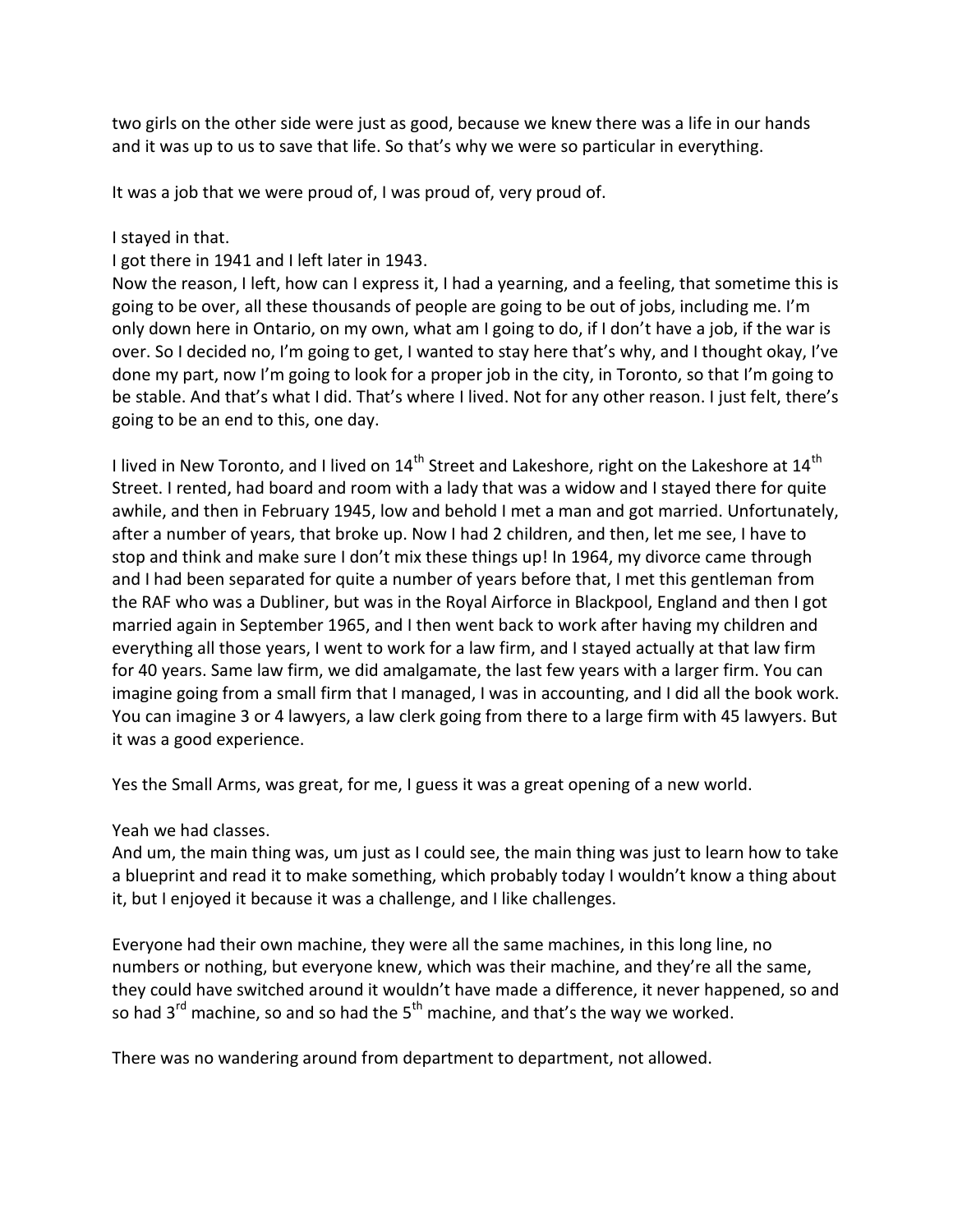I mean right away, you'd find somebody coming down, quite often a man, you in that just to check and see, why you're doing this. Did you lose something? Are you needing something?

No, the ones that, the group I was in we pretty well did stay in either that department or the one on my left.

No there were different machines, but around me it was all drills. Big drills, oh my goodness. Yes, that's right, all straight lines, assembly lines they called them.

I betcha about 3 or 400 easily (in the assembly lines).

And the dormitories, I would say a good 400 girls

It's like a big room and then off to the side, there's like alcoves, and they have a table, and on either side there would be a bench and that's where we would entertain our guests. No one is allowed up in your room, other than yourself and your roommate.

There was 2 to a room.

Another girl, her name was Dorothy also.

So if someone came to see you, it didn't matter, male or female, you did not enter the room, you stayed the South Hall.

And we had what we called the Matron, I noticed her in one book or paper that I saw at Small Arms. I recognized her. The only one I recognized of all the pictures, I'd love to find it again. She had dark hair, dark long rimmed glasses, and she wore a dark vest or jacket with a white blouse, and that's the way she dressed. All the time, that was the matron.

She certainly did. There was no ifs ands or butts with her! Very very strict, but a very nice person, but she had to be.

We had dances, oh I would probably say a couple times a month and I remember the very first long dress I owned. Long pink shear with rhinestone trim, oh was I ever feeling beautiful. And they would have the army post near there somewhere that I can't remember, but the army guys would come over and dance with us, and you met up one that you sort of would like to pair off with, you'd sit in these alcoves and enjoy your company or have a soft drink or something and through the week, course we worked 3 shifts, three 8-hour shifts, ah 7 in the morning to 3 in the afternoon, 3 to 11 at night, and 11 to 7 in the morning. And that graveyard shift was murder. I never did get used to it. But I wouldn't give in, I would go out, get up for 3 in the afternoon, I would get up in time to have something to eat and get myself showered and dressed and everything and go out, and ah go to the job. But before that, when I was on the day shift and I was finished at 3 o'clock, I'd be out at about 8, 8:30 and we'd go, I'd love to know, I'd love to walk around there. There was a little restaurant I guess you'd call it and I just